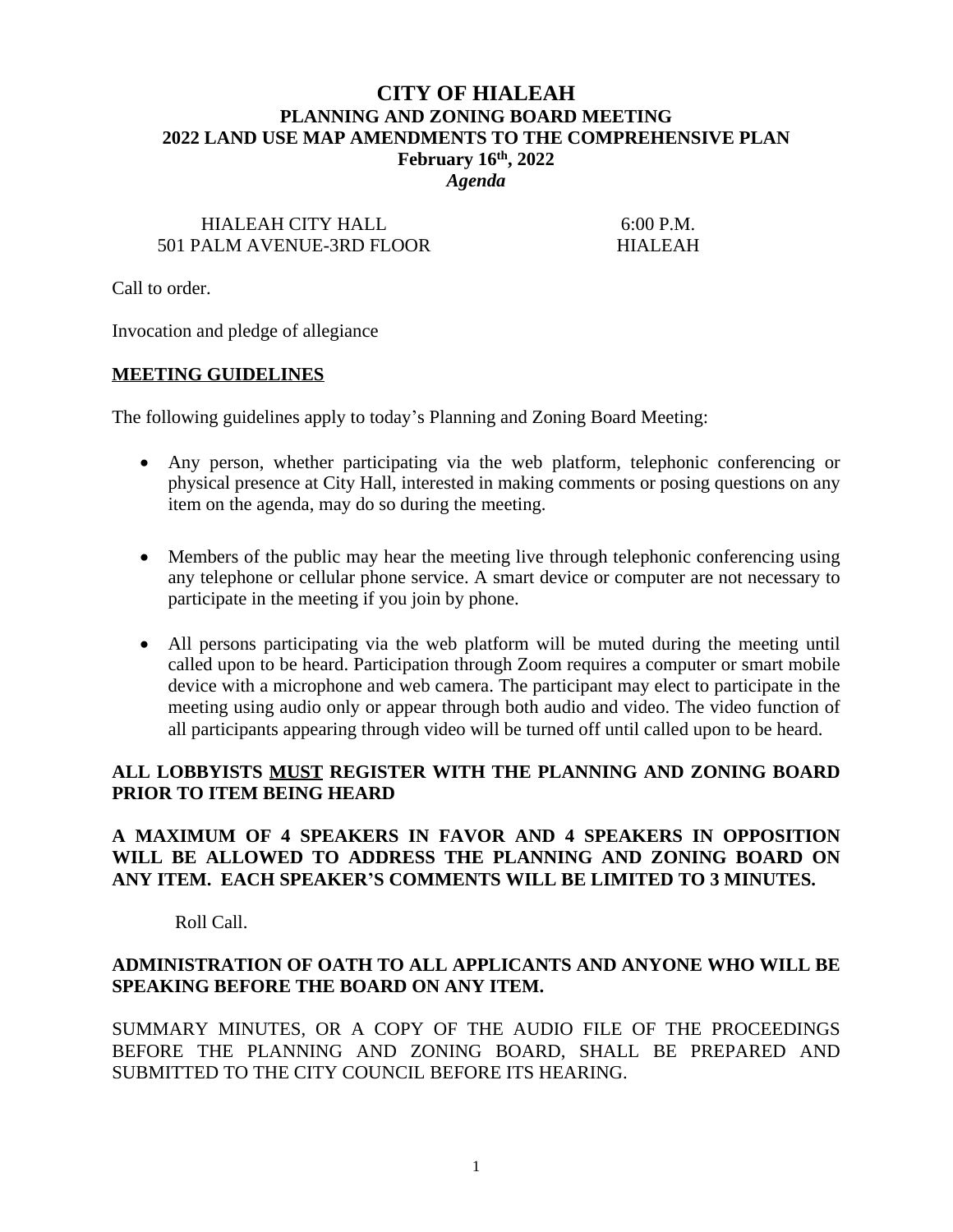### **THE PLANNING AND ZONING BOARD RECOMMENDATIONS FOR THE FOLLOWING PUBLIC HEARING REQUESTS WILL BE HEARD BY THE CITY COUNCIL, AT ITS SCHEDULED MEETING OF TUESDAY, MARCH 8TH, 2022.**

- **LU-1. Small Scale Amendment** from Industrial and Office to Industrial. Property located at  **16300 NW 97th Avenue,** Hialeah zoned BDH (Business Development District). **Applicant: Brian Adler, Esq. on behalf of WGC 97th Property, LLC**
- **LU-2. Small Scale Amendment** from Major Institutions to Medium Density Residential. Property located at **7605 West 10th Avenue**, Hialeah, zoned GU (Interim District a Miami-Dade County Zoning Designation).

 **Applicant: Alejandro J. Arias, Esq. on behalf of HHA I, Inc. and Hialeah Housing Authority**

# **CITY OF HIALEAH PLANNING AND ZONING BOARD MEETING**

1. Approval of Planning and Zoning Board Summary Agenda of January 26<sup>th</sup>, 2022 as submitted.

A WRITTEN DECISION AND RESOLUTION WILL BE PREPARED AND PRESENTED FOR REVIEW TO THE CITY COUNCIL. THE CITY COUNCIL IS AUTHORIZED TO AFFIRM, AFFIRM WITH CONDITIONS, OR OVERRIDE THE DECISIONS BY RESOLUTION. AFTER THE RESOLUTION IS ADOPTED, CONTACT A MEMBER OF THE CITY CLERK'S OFFICE TO OBTAIN A COPY OF THE FINAL DECISION AND RESOLUTION. UPON YOUR RECEIPT OF THE FINAL DECISION AND RESOLUTION, CONTACT THE BUILDING DEPARTMENT TO OBTAIN YOUR REQUIRED BUILDING PERMIT. SUMMARY MINUTES, OR A COPY OF THE AUDIO FILE OF THE PROCEEDINGS BEFORE THE PLANNING AND ZONING BOARD, SHALL BE PREPARED AND SUBMITTED TO THE CITY COUNCIL BEFORE ITS HEARING.

# **THE PLANNING AND ZONING BOARD RECOMMENDATIONS FOR THE FOLLOWING PUBLIC HEARING REQUESTS WILL BE HEARD BY THE CITY COUNCIL, AT ITS SCHEDULED MEETING OF TUESDAY, MARCH 8TH, 2022.**

**2. Rezoning** from C-2 (Liberal Retail Commercial District) to R-3-3 (Multiple-Family District) and Conditional Use Permit (CUP) to allow a 4-unit and meeting room seminary, and variance permit to allow 7 parking spaces, where 41 parking spaces are required. Property located at **1020 West 29th Street**, Hialeah, zoned C-2 (Liberal Retail Commercial District).

**Applicant: Suzanne A. Dockerty, Esq. on behalf of Archdiocese of Miami**

**3. Variance** permit to allow 13 parking spaces, where 26 parking spaces are required. Property located at **621 West 20th Street**, Hialeah, zoned M-1 (Industrial District). **Applicant: Maribel Fernandez**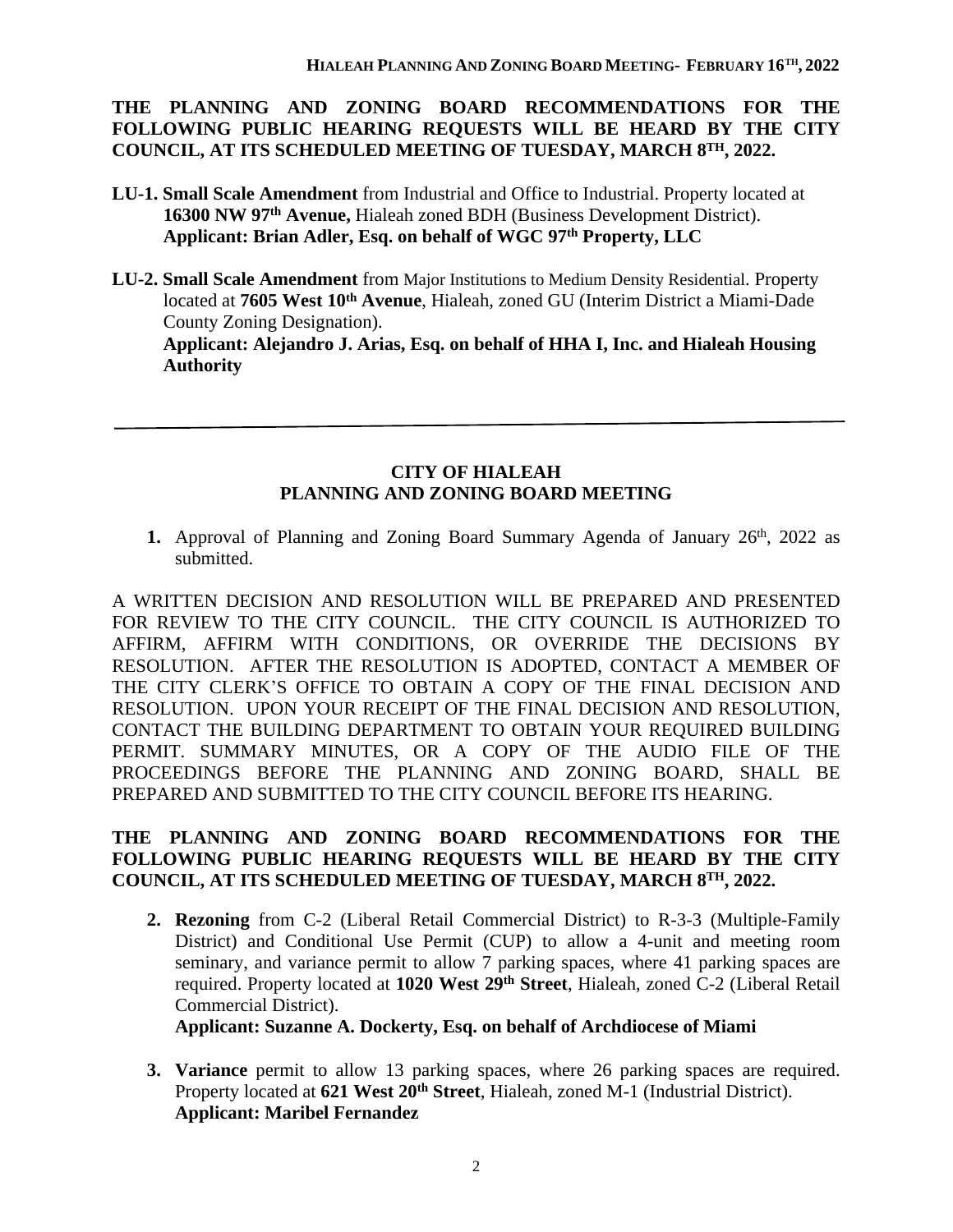- **4. Conditional Use Permit (CUP)** to allow a 6-9th grade school with a capacity of 100 students and 11 teachers and staff, within a 3,623 square feet bay with 15 parking spaces allocated to the bay as per 17% parking reduction granted by a variance, in conjunction with a functioning 144-student K-5 school and 54-student daycare granted by City of Hialeah, FL 2020-063 with limitations set forth in related DOR proffered to the City. Property located at **1290 and 1300 West 49th Street, Suite 2**, Hialeah, zoned C-2 (Liberal Retail Commercial District) and C-3 (Extended Liberal Commercial District). **Applicant: America's Christian Academy**
- **5. Special Use Permit (SUP)** to allow the expansion of the Neighborhood Business District Overlay. Variance permit to allow only residential uses where mixed use is required; allow residential use on the ground floor, where residential use is allowed above ground floor level; allow all residential units with areas ranging from 622 square feet to 832 square feet, where 850 square feet is the minimum required and only 10% of the units may have an area of 600 square feet; allow rear setback of 10 feet, where 15 feet are required; allow 171 parking spaces, where 270 parking spaces are required; allow 14.3% pervious area, where 30% is the minimum required. Property located at **1451 West 29th Street**, Hialeah, zoned R-3-3 (Multiple-Family District). **Applicant: Javier L. Vazquez, Esq.**
- **6.** ORDINANCE OF THE MAYOR AND THE CITY COUNCIL OF THE CITY OF HIALEAH, FLORIDA AMENDING SECTION 98-1630.8 ENTITLED "LIMITED EXPANSION OF NBD OVERLAY DISTRICT REGULATIONS SUBJECT TO SPECIAL USE PERMIT" OF THE CODE OF ORDINANCES OF THE CITY OF HIALEAH IN CHAPTER 98, "ZONING", ARTICLE V. ENTITLED "ZONING DISTRICT REGULATIONS", DIVISION 33, NBD NEIGHBORHOOD BUSINESS DISTRICT; TO PROHIBIT EXPANSION OF THE NBD OVERLAY DISTRICT REGULATIONS WITHIN THE HIALEAH HEIGHTS ZONING DISTRICT; REPEALING ALL ORDINANCES OR PARTS OF ORDINANCES IN CONFLICT HEREWITH; PROVIDING PENALTIES FOR VIOLATION HEREOF; PROVIDING FOR INCLUSION IN CODE; PROVIDING FOR SEVERABILITY; AND PROVIDING FOR AN EFFECTIVE DATE.

# **MISCELLANEOUS ITEMS NOT REQUIRING ADVERTISING:**

# **7. TENTATIVE PLAT OF EMERALD BAY**

# **8. TENTATIVE PLAT OF G P I SUBDIVISION**

- **9.** Old Business.
- **10.** New Business.

If you decide to appeal any decision made by the board, with respect to any matter considered at the meeting, you will need a record of the proceedings, and you may need to ensure that a verbatim record of the **proceedings is made, which record includes the testimony and evidence upon which the appeal is to be based.**

IN ACCORDANCE WITH THE AMERICANS WITH DISABILITIES ACT OF 1990, PERSONS NEEDING, A SPECIAL ACCOMMODATION TO PARTICIPATE IN THIS PROCEEDING SHOULD CONTACT THE PLANNING DIVISION NO LATER THAN SEVEN DAYS PRIOR TO THE PROCEEDING. TELEPHONE (305) 883-8075 OR (305) 883-8076 FOR ASSISTANCE; IF HEARING IMPAIRED, TELEPHONE THE FLORIDA RELAY SERVICE NUMBERS (800) 955-8771 (TDD) OR (800) 955-8770 (VOICE) FOR ASSISTANCE.